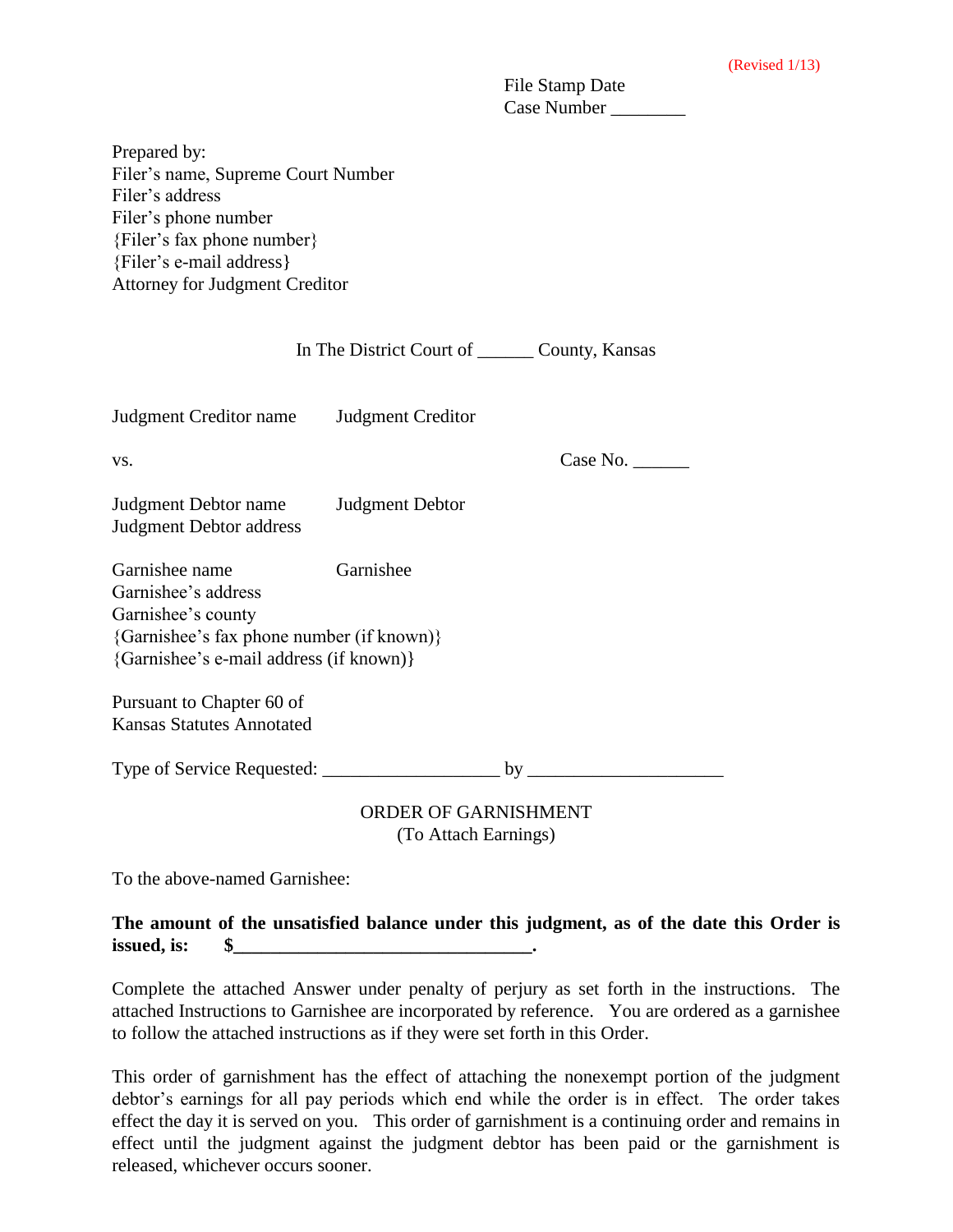This order also constitutes an order of the court directing the garnishee to pay to the judgment creditor all earnings which are to be withheld under this order. You are ordered to withhold and pay the earnings in accordance with the attached instructions.

If you fail to comply with the terms of this order and the attached instructions, the judgment creditor may file a motion for judgment against you for the amount of judgment against the judgment debtor or such other amount as the court shall order, including the expenses and attorney fees of the judgment creditor. If you fail to make payment of funds as required under this order and the attached instructions, the judgment creditor may file a motion for judgment against you for contempt or such amount as the court shall order, including the expenses and attorney fees of the judgment creditor.

Dated this  $\_\_\_\_\_\$  day of  $\_\_\_\_\_\_\_\_\$ .

## BY ORDER OF THE COURT

Signature or Seal

{If applicable, include the following:

This is a communication from a debt collector. This is an attempt to collect a debt and any information obtained will be used for that purpose.}

## RETURN ON SERVICE OF GARNISHMENT ORDER

I hereby certify that I have served this garnishment order in the following manner:

(1) Personal Service. By delivering a copy of the garnishment order along with two copies of the answer form to each of the following persons on the dates indicated:

 \_\_\_\_\_\_\_\_\_\_\_\_\_\_\_\_\_\_\_ \_\_\_\_\_\_\_\_\_\_\_\_\_\_\_, \_\_\_\_\_\_ (Name) (Date)

\_\_\_\_\_\_\_\_\_\_\_\_\_\_\_\_\_\_\_ \_\_\_\_\_\_\_\_\_\_\_\_\_\_\_, \_\_\_\_\_\_

(2) Agent Service. By delivering a copy of the garnishment order along with two copies of the answer form to each of the following agents authorized by appointment or by law to receive service of process on the dates indicated:

 \_\_\_\_\_\_\_\_\_\_\_\_\_\_\_\_\_\_\_\_ \_\_\_\_\_\_\_\_\_\_\_\_\_\_\_, \_\_\_\_\_\_  $\overline{\phantom{a}}$  ,  $\overline{\phantom{a}}$  ,  $\overline{\phantom{a}}$  ,  $\overline{\phantom{a}}$  ,  $\overline{\phantom{a}}$  ,  $\overline{\phantom{a}}$ (Name) (Date)

(3) Service by Return Receipt Delivery. By causing to be delivered on the \_\_\_\_\_ day of  $\ldots$ ,  $\ldots$ ,  $\ldots$ , a copy of the garnishment order along with two copies of the answer form by return receipt delivery to each of the following persons at the following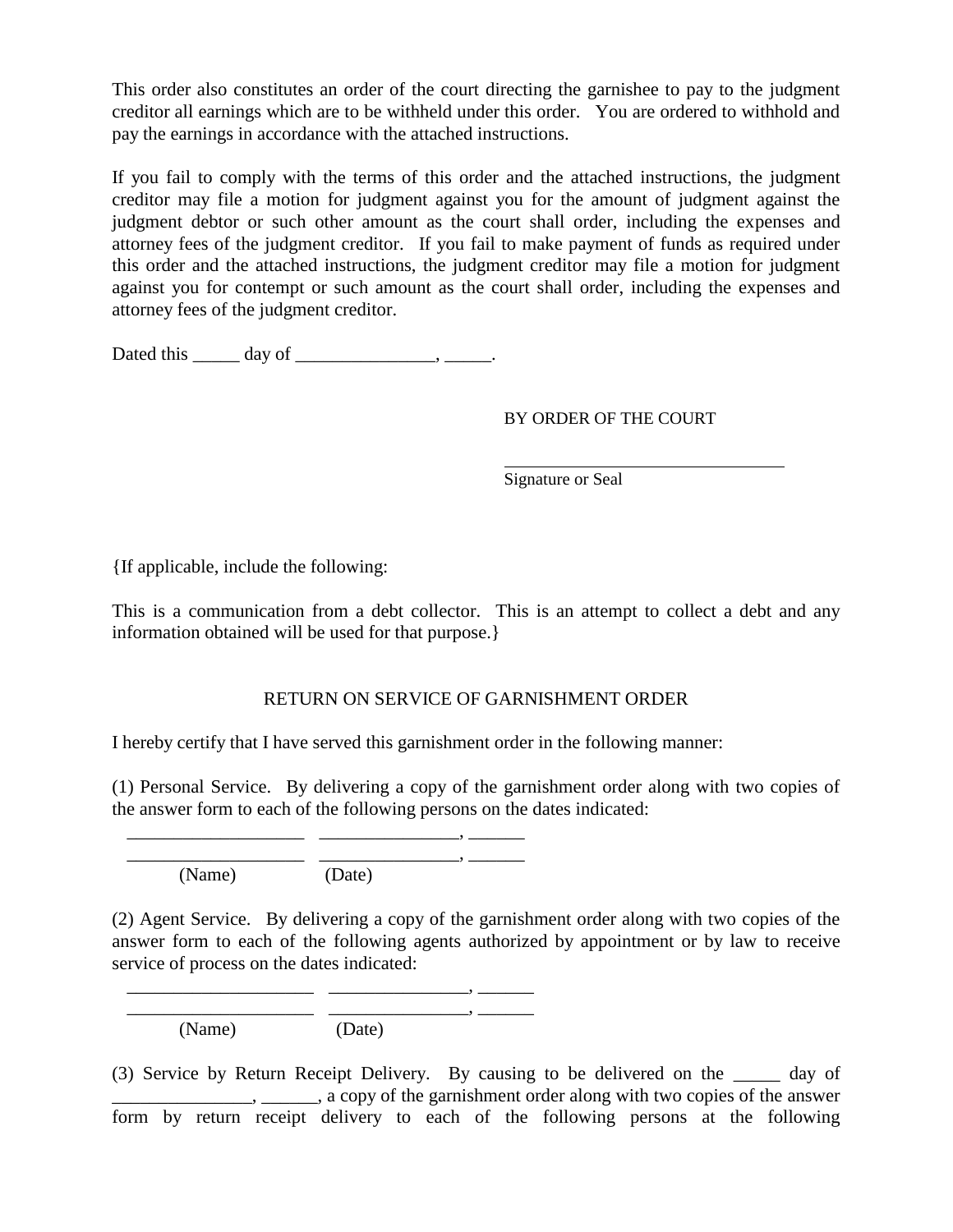address:\_\_\_\_\_\_\_\_\_\_\_\_\_\_\_\_\_\_\_\_\_\_\_\_\_\_\_\_\_\_\_\_\_\_\_\_\_\_\_\_\_\_\_\_\_\_\_\_\_\_\_\_\_\_\_\_\_\_\_\_\_\_\_\_\_\_\_\_\_\_\_

with such delivery made by the following person or entity:

\_\_\_\_\_\_\_\_\_\_\_\_\_\_\_\_\_\_\_\_\_\_\_\_\_\_\_\_\_\_\_.

Attached hereto is a copy of the return receipt evidencing such delivery.

(4) Return Receipt Delivery Refused. By mailing on the \_\_\_\_\_ day of \_\_\_\_\_\_\_\_\_\_\_\_\_\_\_,  $\_\_\_\_\_\$ g, a copy of the garnishment order along with two copies of the answer form to each of the following persons at the following address:

\_\_\_\_\_\_\_\_\_\_\_\_\_\_\_\_\_\_\_\_\_\_\_\_\_\_\_\_\_\_\_\_\_\_\_\_\_\_\_\_\_\_\_\_\_\_\_\_\_\_\_\_\_\_\_\_\_\_\_\_\_\_\_\_\_\_\_\_\_\_\_\_\_\_\_\_\_\_ \_\_\_\_\_\_\_\_\_\_\_\_\_\_\_\_\_\_\_\_\_\_\_\_\_\_\_\_\_\_\_\_\_\_\_\_\_\_\_\_\_\_\_\_\_\_\_\_\_\_\_\_\_\_\_\_\_\_\_\_\_\_\_\_\_\_\_\_\_\_\_\_\_\_\_\_\_\_

(5) Mail Service. By mailing on the \_\_\_\_\_ day of \_\_\_\_\_\_\_\_\_\_\_\_\_\_\_, \_\_\_\_\_\_, a copy of the garnishment order, along with two copies of the answer form by first class mail to each of the following persons at the following addresses:

\_\_\_\_\_\_\_\_\_\_\_\_\_\_\_\_\_\_\_\_\_\_\_\_\_\_\_\_\_\_\_\_\_\_\_\_\_\_\_\_\_\_\_\_\_\_\_\_\_\_\_\_\_\_\_\_\_\_\_\_\_\_\_\_\_\_\_\_\_\_\_\_\_\_\_\_\_\_

\_\_\_\_\_\_\_\_\_\_\_\_\_\_\_\_\_\_\_\_\_\_\_\_\_\_\_\_\_\_\_\_\_\_\_\_\_\_\_\_\_\_\_\_\_\_\_\_\_\_\_\_\_\_\_\_\_\_\_\_\_\_\_\_\_\_\_\_\_\_\_\_\_\_\_\_\_\_

(6) Telefacsimile communication. By faxing on the \_\_\_\_\_ day of \_\_\_\_\_\_\_\_\_\_\_\_\_\_\_, \_\_\_\_\_, at \_\_\_\_ o'clock \_.m., a copy of the garnishment order, along with two copies of the answer form, to the following persons:\_\_\_\_\_\_\_\_\_\_\_\_\_\_\_\_\_\_\_\_\_\_\_\_\_\_\_\_\_\_\_\_\_\_\_\_\_\_\_\_\_\_\_\_\_\_\_\_\_\_\_\_\_\_\_\_\_\_\_\_ Number of transmitting machine:

Number of receiving machine: \_\_\_\_\_\_\_\_\_\_\_\_\_\_\_\_\_\_\_\_\_\_

(7) Internet electronic mail. By e-mailing on the  $\_\_\_\_\_\$  day of  $\_\_\_\_\_\_\_\_\_\_\_\_\_$ ,  $\_\_\_\_\_$ \_\_\_\_ o'clock \_.m., a copy of the garnishment order, along with a copy of the answer form, to the following persons at the following e-mail addresses:

\_\_\_\_\_\_\_\_\_\_\_\_\_\_\_\_\_\_\_\_\_\_\_\_\_\_\_\_\_\_\_\_\_\_\_\_\_\_\_\_\_\_\_\_\_\_\_\_\_\_\_\_\_\_\_\_\_\_\_\_\_\_\_\_\_\_\_\_\_\_\_\_\_\_\_\_\_\_ \_\_\_\_\_\_\_\_\_\_\_\_\_\_\_\_\_\_\_\_\_\_\_\_\_\_\_\_\_\_\_\_\_\_\_\_\_\_\_\_\_\_\_\_\_\_\_\_\_\_\_\_\_\_\_\_\_\_\_\_\_\_\_\_\_\_\_\_\_\_\_\_\_\_\_\_\_\_

Transmitting person's e-mail address: \_\_\_\_\_\_\_\_\_\_\_\_\_\_\_\_\_\_\_\_\_\_\_\_\_\_

(8) No Service. The following persons were not served:

Pursuant to K.S.A. 53-601, as amended, I declare under the penalty of perjury that the foregoing is true and correct.

\_\_\_\_\_\_\_\_\_\_\_\_\_\_\_\_\_\_\_\_\_\_\_\_\_\_\_\_\_\_\_\_\_\_\_\_\_\_\_\_\_\_\_\_\_\_\_\_\_\_\_\_\_\_\_\_\_\_\_\_\_\_\_\_\_\_\_\_\_\_\_\_\_\_\_\_\_\_

EXECUTED on \_\_\_\_\_\_\_\_\_\_\_\_\_\_\_\_\_\_, \_\_\_\_\_\_.

\_\_\_\_\_\_\_\_\_\_\_\_\_\_\_\_\_\_\_\_\_\_\_\_\_\_\_\_\_\_\_ Signature, Sheriff or Process Server